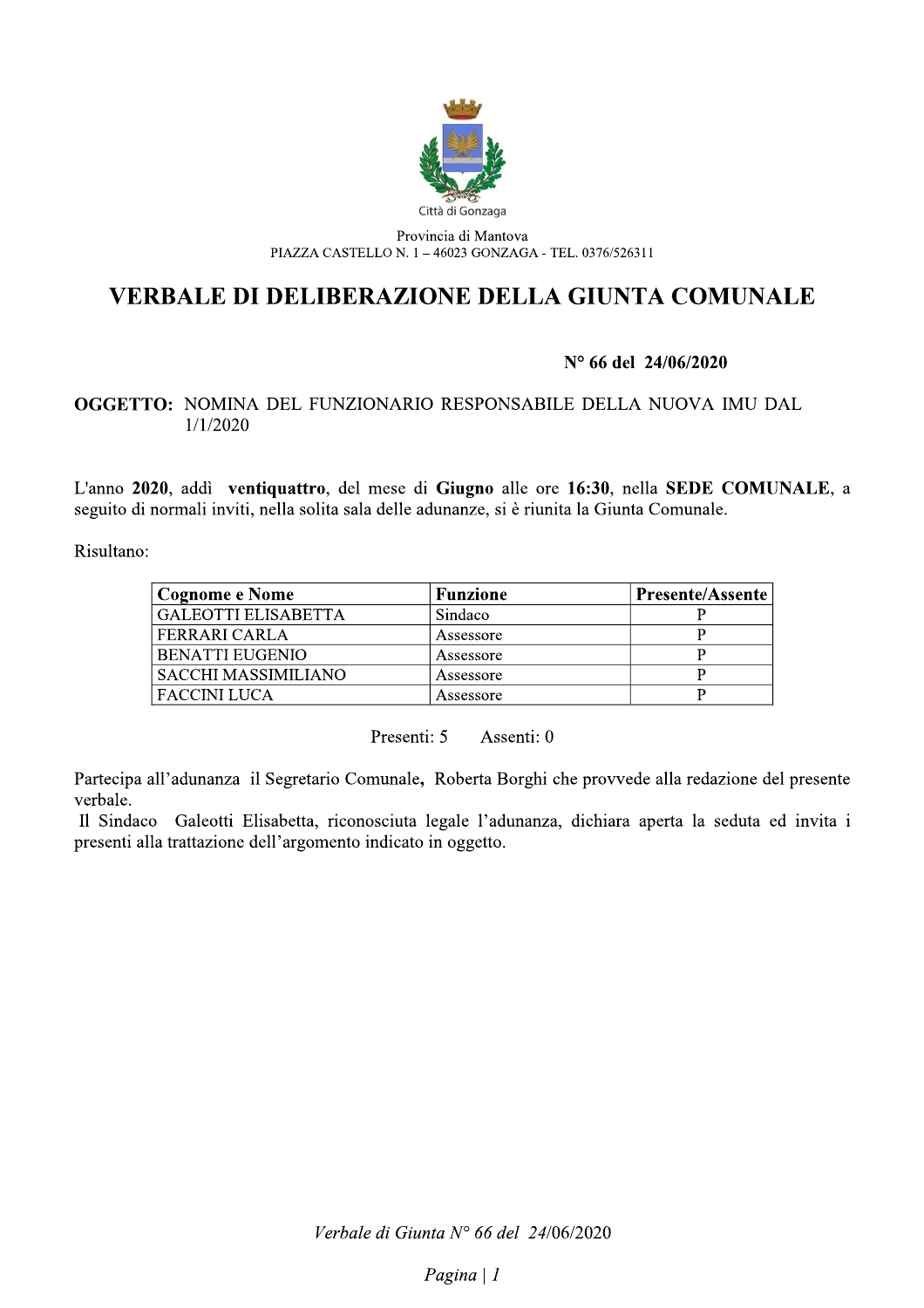### **OGGETTO: NOMINA DEL FUNZIONARIO RESPONSABILE DELLA NUOVA IMU DAL**  $1/1/2020$

### Su proposta del Responsabile del Settore Economico-Finanziario Ginetta Biacchi

PREMESSO che ai sensi dell'art. 1, commi da 739 a 783, della Legge 27 dicembre 2019, n. 160 (Legge di Bilancio 2020) è stata istituita la "nuova" 'IMU a decorrere dal 1º gennaio 2020;

CONSIDERATO che il citato articolo 1, al comma 738, provvede ad abrogare la TASI, le cui disposizioni sono assorbite da quelle introdotte per la disciplina della "nuova" IMU;

VISTO il comma 778 dell'unico articolo della Legge di Bilancio 2020 che recita "Il comune designa il funzionario responsabile dell'imposta a cui sono attribuiti i poteri per l'esercizio di ogni attività organizzativa e gestionale, compreso quello di sottoscrivere i provvedimento afferenti a tali attività, nonché la rappresentanza in giudizio per le controversie relative all'imposta stessa";

VISTA la propria deliberazione nr. 98 del 16/9/2015 ad oggetto"Nomina funzionario responsabile Imposta Unica Comunale e suo sostituto" che confermava la nomina a Rag. Biacchi Ginetta quale funzionario responsabile dell'Imposta Unica Comunale IMU a decorrere dal 1/1/2014 e nel contempo designava la Avv.to Vallario Daniela – Segretaria comunale dell'ente alla data del 16/9/2015 quale sostituta in caso di assenza o impedimento del funzionario Responsabile IUC;

RITENUTO di dover designare il funzionario responsabile della "nuova" IMU a decorrere dal 1/1/2020;

### **PROPONE**

1) di designare la Rag. Biacchi Ginetta quale funzionario responsabile della nuova IMU ai sensi e per gli effetti del comma 778 dell'art. 1 della Legge n. 160/2019 e ss. mm. ii. a cui sono attribuiti i poteri per l'esercizio di ogni attività organizzativa e gestionale, compreso quello di sottoscrivere i provvedimento afferenti a tali attività, nonché la rappresentanza in giudizio per le controversie relative all'imposta stessa;

2) Di disporre che, in caso di assenza o impedimento del Funzionario Responsabile designato con il presente atto, tutte le relative funzioni siano svolte da Landini Rita;

3) Di dare alla presente deliberazione immediata eseguibilità stante l'urgenza di provvedere con gli atti conseguenti per la gestione dell'imposta:

4) di disporre affinché copia della presente deliberazione sia resa pubblica sul sito internet comunale – così come precisato dalla nota Prot. 7812/2014 del 15/4/2014 dal Ministero dell'Economia e delle Finanze – Dipartimento delle Finanze – Direzione legislazione tributaria e federalismo fiscale;

### **ESPRIME**

PARERE FAVOREVOLE in ordine alla regolarità tecnica, ai sensi dell'art. 49, comma 1, del D.Lgs. n. 267/2000.

La presente deliberazione non comporta oneri a carico del Bilancio Comunale pertanto si ritiene non necessaria l'acquisizione del parere di regolarità contabile;

# LA GIUNTA COMUNALE

Preso atto della proposta che precede;

Con voti unanimi favorevoli espressi in forma palese;

Verbale di Giunta N° 66 del 24/06/2020

 $Pagina \mid 2$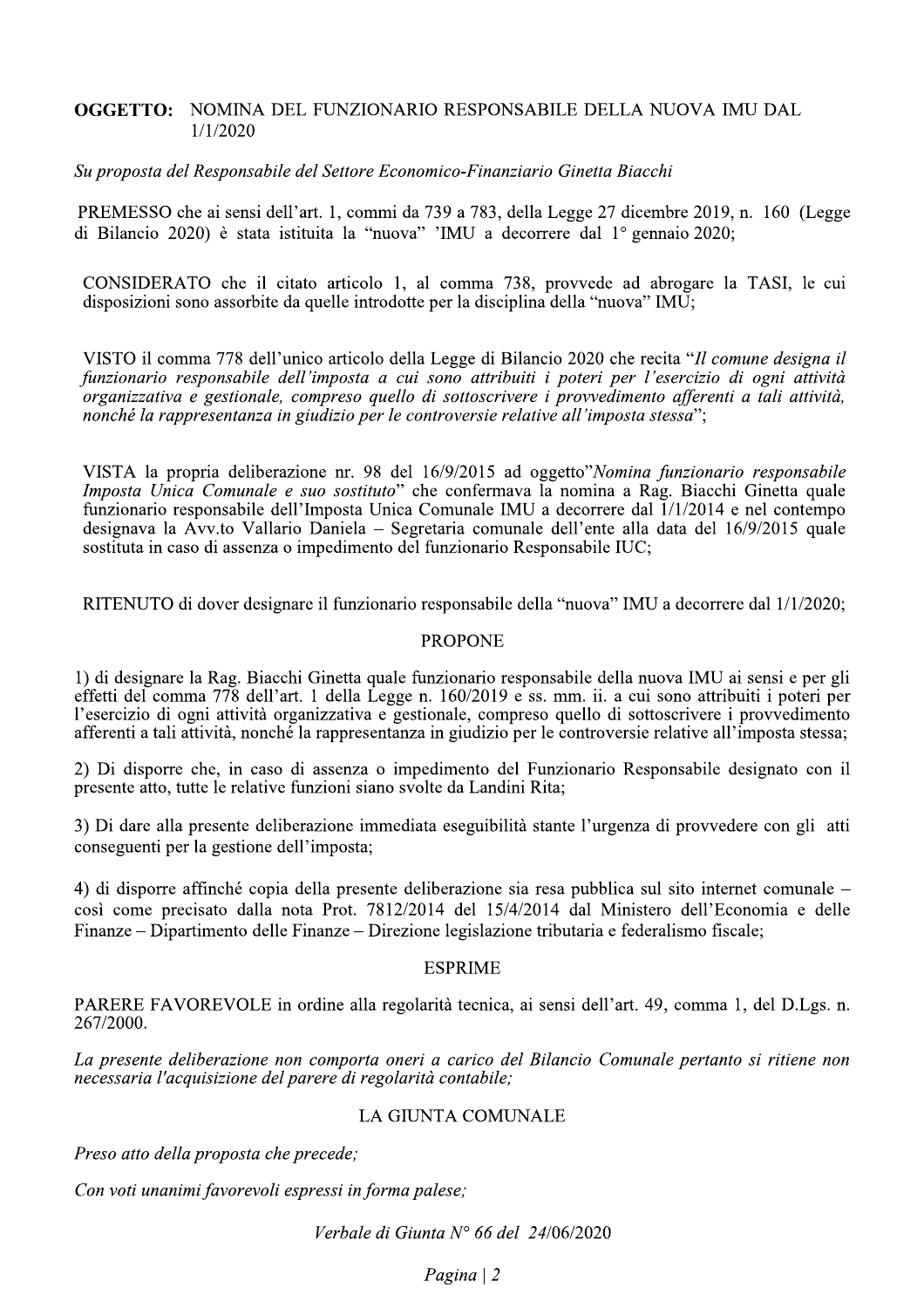## **DELIBERA**

- di approvare la suindicata proposta di deliberazione;

- di comunicare la presente ai Capigruppo Consiliari ai sensi dell'art. 125 del D.Lgs. n.267/2000;

- di allegare alla presente il parere reso ai sensi dell'art. 49, comma 1, del D.Lgs. n.267/2000;

- di aver valutato tutte le procedure di controllo previste dal piano triennale di prevenzione della corruzione;

inoltre.

Visto l'art. 134 comma 4 del DLgs. 267/2000, in ordine alla necessità di dar corso agli ulteriori adempimenti.

Con voti unanimi favorevoli espressi in forma palese;

# **DELIBERA**

di dichiarare immediatamente eseguibile la presente deliberazione.

Verbale di Giunta Nº 66 del 24/06/2020

Pagina  $|3$